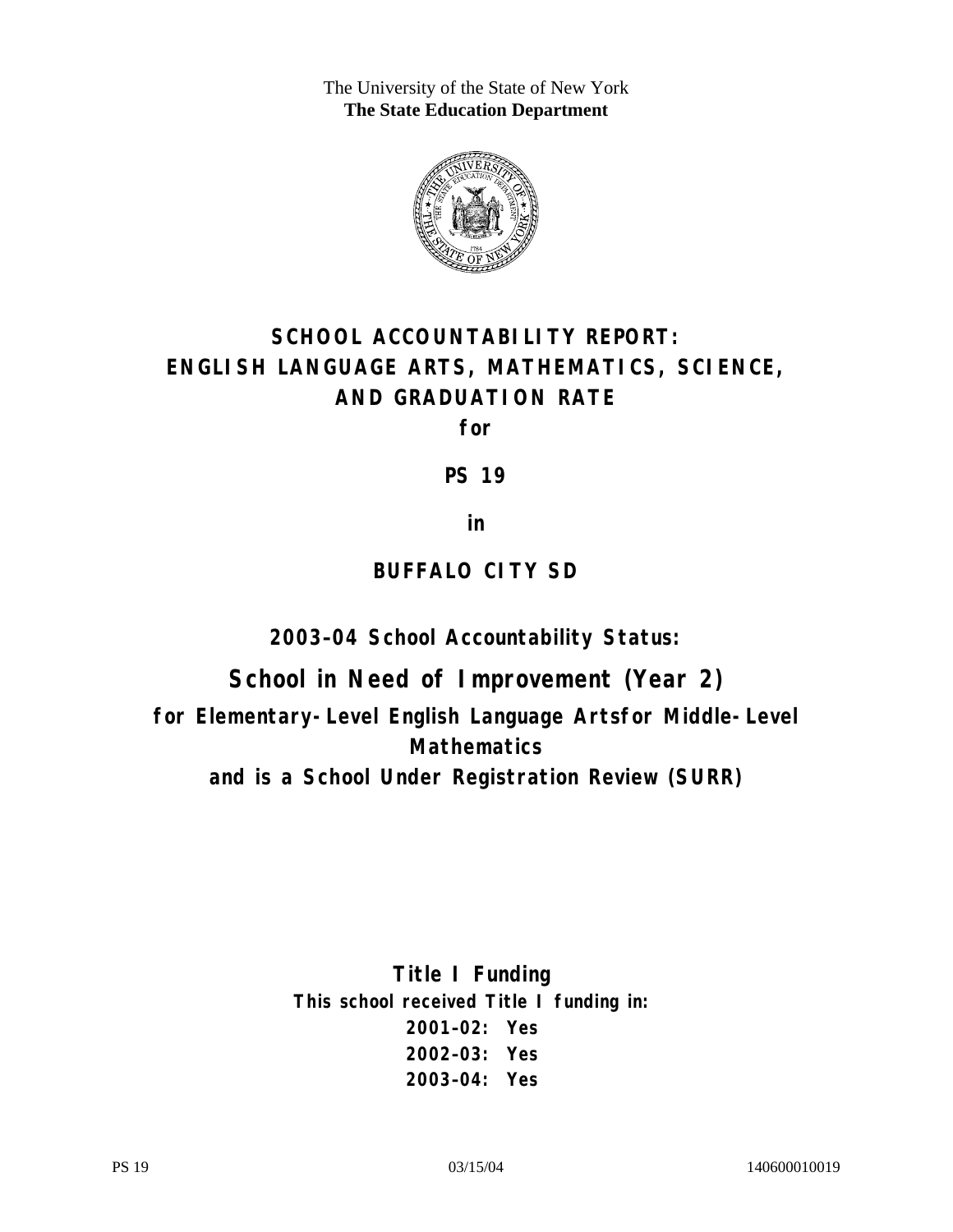#### **District/School Accountability Status Categories**

The list below defines the district or school status categories under New York State's district and school accountability system, which is divided into a Federal Title I component and a State component. A district or school that does not receive Title I funding in a school year does not have a federal status in that year. Schools receiving Title I funds that are not in good standing must provide school choice for their students; those in need of improvement year 2 and beyond must also provide Supplemental Education Services to eligible students. Other consequences for districts and schools not in good standing can be found at: www.emsc.nysed.gov/deputy/nclb/accountability/siinfo.htm. To be removed from any improvement status, a district or school must make Adequate Yearly Progress (AYP) for two consecutive years, or in the case of a School Under Registration Review, achieve the performance targets established for the school by the Commissioner.

**District/School in Good Standing:** A district or school is considered to be in good standing if it has not been identified as a District or School in Need of Improvement, Requiring Corrective Action, Planning for Restructuring, or Requiring Academic Progress, or as a School Under Registration Review.

**District/School Requiring Academic Progress:** Under the State component of New York's accountability system, a district or school that did not make AYP in the same grade and subject for two consecutive years is considered a School Requiring Academic Progress (Year 1) the following year. In each succeeding year that the school fails to make AYP, the year designation is incremented by one.

**District/School in Need of Improvement (Year 1):** A district or school that has not made AYP for two consecutive years in the same grade or subject while receiving Title I funds is considered a District/School in Need of Improvement (Year 1) the following year.

**District/School in Need of Improvement (Year 2):** A District or School in Need of Improvement (Year 1) that does not make AYP in the grade or subject for which it was identified while receiving Title I funds is considered a District or School in Need of Improvement (Year 2) the following year.

**District/School Requiring Corrective Action:** A District or School in Need of Improvement (Year 2) that does not make AYP in the grade or subject for which it was identified while receiving Title I funds is considered a District or School Requiring Corrective Action the following year.

**District/School Planning for Restructuring:** A District or School Requiring Corrective Action that does not make AYP in the grade or subject for which it was identified while receiving Title I funds is considered a District or School Planning for Restructuring the following year.

**School Under Registration Review (SURR):** Schools that are farthest from the State standard and have been determined by the Commissioner to be most in need of improvement are Schools Under Registration Review. These schools must achieve performance targets specified by the Commissioner of Education in their area(s) of identification within a prescribed timeframe or risk having their registration revoked by the Board of Regents.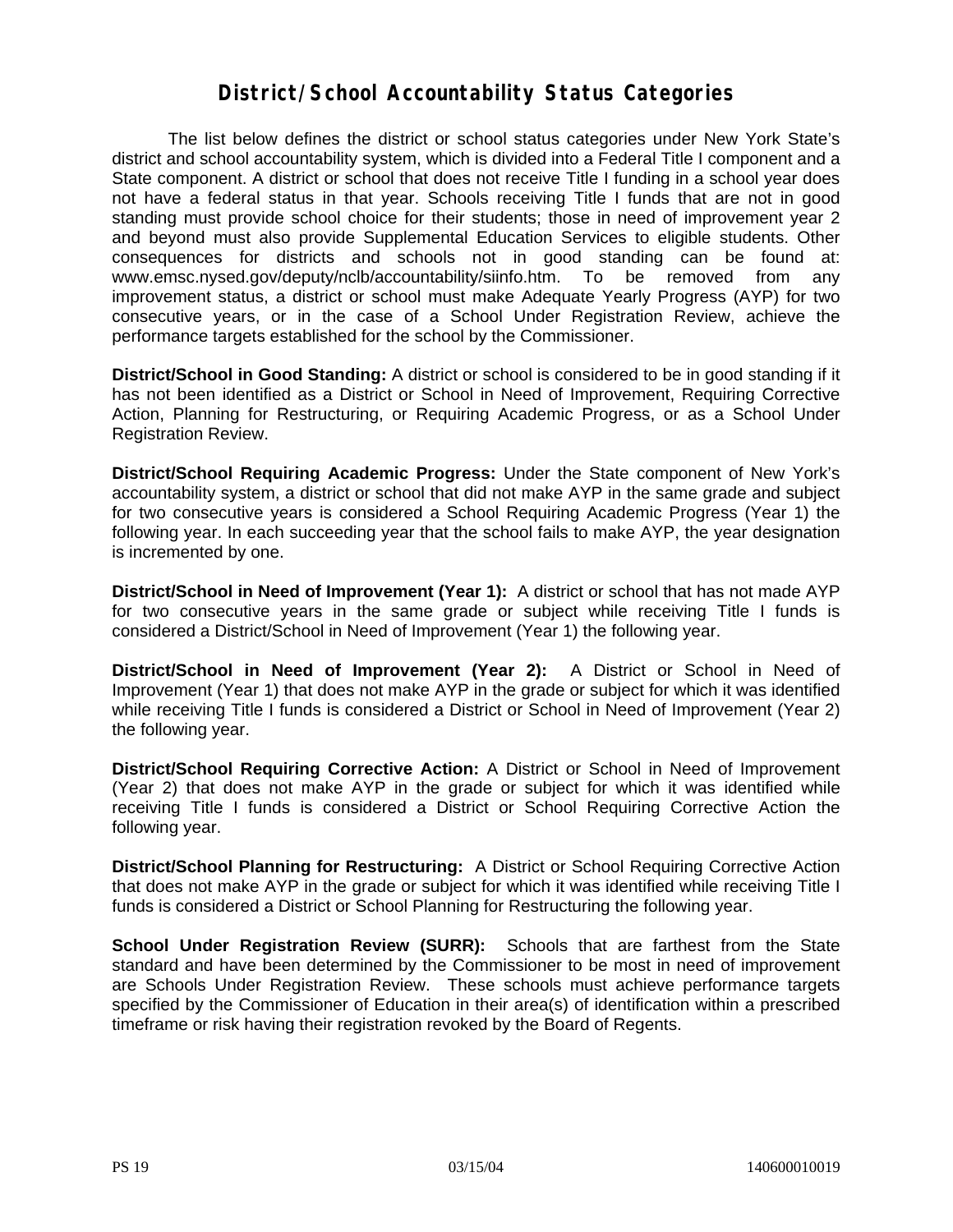### **Elementary-Level English Language Arts**

Definitions of terms, such as Performance Index and Effective Annual Measurable Objective (AMO), are in the glossary, which is the last page of this report.

**For a school to make Adequate Yearly Progress (AYP) in 2002–03, every accountability group must make AYP.** 

**For an accountability group to make AYP in 2002–03, it must** 

- 1. meet the 95 percent participation requirement (*2002–03 Participation*), *and*
- 2. *either* meet its Effective AMO *or* make safe harbor (*2002–03 Performance* and *Standards*).

To meet the participation requirement, 95 percent of the grade 4 enrollment in each accountability group with 40 or more students must

be tested. To meet the Effective AMO, the Performance Index for each group with 30 or more continuously enrolled students must equal or exceed the Effective AMO. To make safe harbor, the Performance Index of each of these groups must equal or exceed its ELA safe harbor target *and* the group must meet the elementary-level science qualification for safe harbor. (See the elementary-level science page of this report for further information on meeting the science qualification for safe harbor.)

*ELA Safe Harbor Targets:* The elementary-level 2002–03 ELA Safe Harbor Target is calculated by using the following equation: 2001–02 PI + (200 – the 2001–02 PI) <sup>×</sup> 0.10. The 2003–04 ELA Safe Harbor Target is calculated by using the following equation: 2002–03 PI + (200 – the 2002–03 PI)  $\times$  0.10. The 2003–04 target is provided for groups whose PI was below the Effective AMO in 2002–03.

|                                   |                       | 2002-03 Participation              | 2002-03 Performance*                                    |                      |                         | 2002-03 Standards                   |                                                           |                                                              | 2003-04                                           |
|-----------------------------------|-----------------------|------------------------------------|---------------------------------------------------------|----------------------|-------------------------|-------------------------------------|-----------------------------------------------------------|--------------------------------------------------------------|---------------------------------------------------|
| <b>Accountability Group</b>       | Grade 4<br>Enrollment | Percent of<br>Enrollment<br>Tested | Count of<br>Continuously<br>Enrolled<br><b>Students</b> | Performance<br>Index | Effective<br><b>AMO</b> | <b>ELA Safe</b><br>Harbor<br>Target | Met the<br>Science<br>Qualification<br>for Safe<br>Harbor | <b>Made</b><br><b>AYP</b> in<br><b>ELA</b> in<br>$2002 - 03$ | <b>ELA Safe</b><br><b>Harbor</b><br><b>Target</b> |
| <b>All Students</b>               | 60                    | 97%                                | 56                                                      | 116                  | 110                     |                                     |                                                           | <b>Yes</b>                                                   |                                                   |
| <b>Students with Disabilities</b> | 11                    |                                    | 11                                                      |                      |                         |                                     |                                                           |                                                              |                                                   |
| American Indian/Alaskan Native    | 14                    |                                    | 13                                                      |                      |                         |                                     |                                                           |                                                              |                                                   |
| <b>Black</b>                      | 22                    |                                    | 20                                                      |                      |                         |                                     |                                                           |                                                              |                                                   |
| Hispanic                          | 12                    |                                    | 11                                                      |                      |                         |                                     |                                                           |                                                              |                                                   |
| Asian or Pacific Islander         |                       |                                    |                                                         |                      |                         |                                     |                                                           |                                                              |                                                   |
| White                             | 12                    |                                    | 12                                                      |                      |                         |                                     |                                                           |                                                              |                                                   |
| <b>Limited English Proficient</b> | 8                     |                                    | 6                                                       |                      |                         |                                     |                                                           |                                                              |                                                   |
| Economically Disadvantaged        | 57                    | 98%                                | 56                                                      | 116                  | 110                     |                                     |                                                           | <b>Yes</b>                                                   |                                                   |
| Final AYP Determination           |                       |                                    |                                                         |                      |                         |                                     |                                                           | <b>Yes</b>                                                   |                                                   |

\*For schools with fewer than 30 continuously enrolled tested students in 2002–03, data for 2001–02 and 2002–03 were combined to determine counts and PIs.

\*\*Groups with a "\*\*" are not required to meet the science qualification for safe harbor to make safe harbor in English and mathematics because fewer than 30 students in the group were administered the science test.

**State accountability status in elementary-level English language arts: School Requiring Academic Progress Year 2** 

Title I accountability status in elementary-level English language arts: School In Need of Improvement Year 2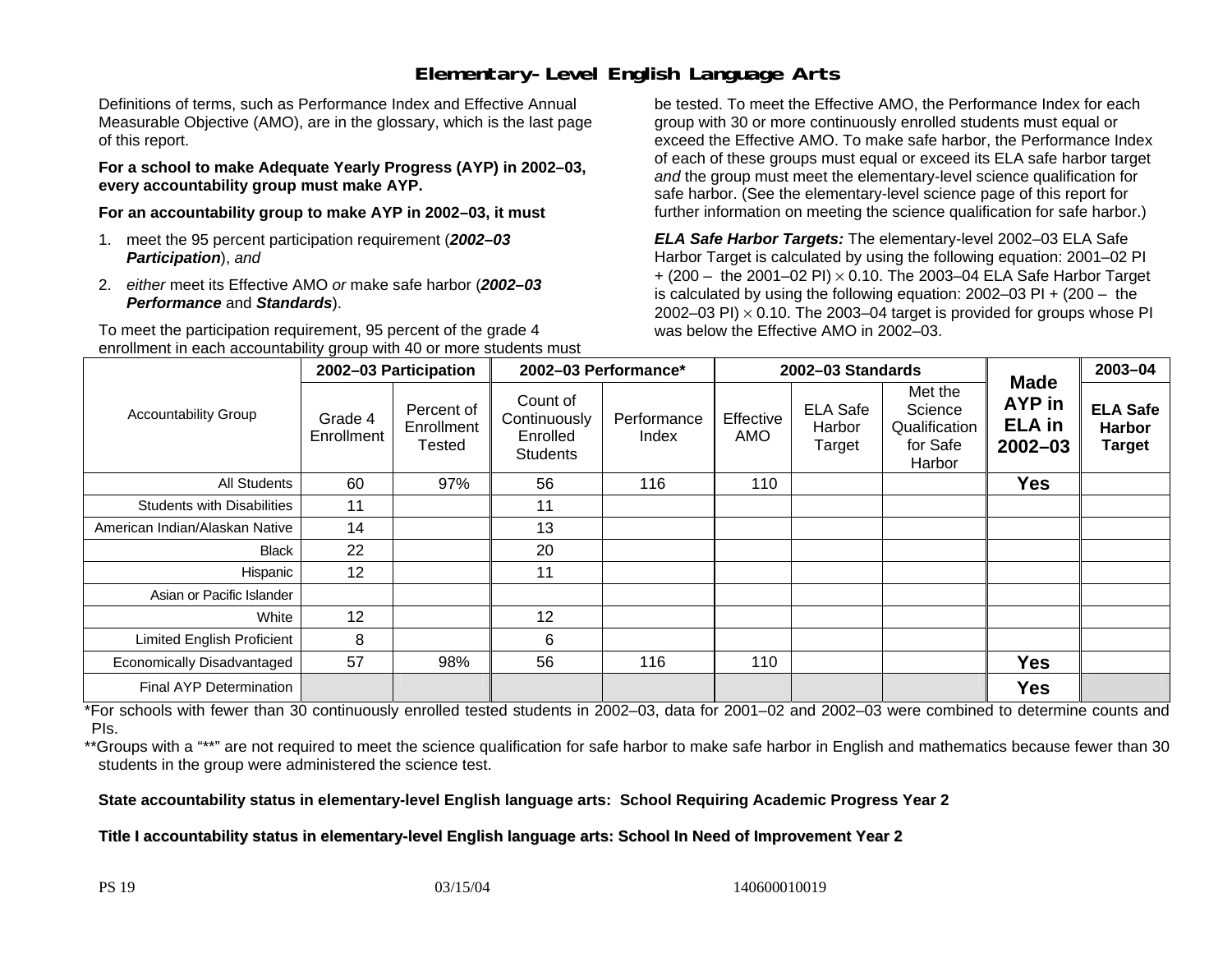## **Elementary-Level Mathematics**

Definitions of terms, such as Performance Index and Effective Annual Measurable Objective (AMO), are in the glossary, which is the last page of this report.

**For a school to make Adequate Yearly Progress (AYP) in 2002–03, every accountability group must make AYP.** 

**For an accountability group to make AYP in 2002–03, it must** 

- 1. meet the 95 percent participation requirement (*2002–03 Participation*), *and*
- 2. *either* meet its Effective AMO *or* make safe harbor (*2002–03 Performance* and *Standards*).

To meet the participation requirement, 95 percent of the grade 4 enrollment in each accountability group with 40 or more students must

be tested. To meet the Effective AMO, the Performance Index for each group with 30 or more continuously enrolled students must equal or exceed the Effective AMO. To make safe harbor, the Performance Index of each of these groups must equal or exceed its math safe harbor target *and* the group must meet the elementary-level science qualification for safe harbor. (See the elementary-level science page of this report for further information on meeting the science qualification for safe harbor.)

*Math Safe Harbor Targets:* The elementary-level 2002–03 Math Safe Harbor Target is calculated by using the following equation: 2001–02 PI + (200 – the 2001–02 PI) × 0.10. The 2003–04 Math Safe Harbor Target is calculated by using the following equation: 2002–03 PI + (200  $-$  the 2002–03 PI)  $\times$  0.10. The 2003–04 target is provided for groups whose PI was below the Effective AMO in 2002–03.

|                                   |                       | 2002-03 Participation              | 2002-03 Performance*                                    |                      |                         | 2002-03 Standards             |                                                           |                                                        | 2003-04                                            |
|-----------------------------------|-----------------------|------------------------------------|---------------------------------------------------------|----------------------|-------------------------|-------------------------------|-----------------------------------------------------------|--------------------------------------------------------|----------------------------------------------------|
| <b>Accountability Group</b>       | Grade 4<br>Enrollment | Percent of<br>Enrollment<br>Tested | Count of<br>Continuously<br>Enrolled<br><b>Students</b> | Performance<br>Index | Effective<br><b>AMO</b> | Math Safe<br>Harbor<br>Target | Met the<br>Science<br>Qualification<br>for Safe<br>Harbor | <b>Made</b><br>AYP in<br><b>Math in</b><br>$2002 - 03$ | <b>Math Safe</b><br><b>Harbor</b><br><b>Target</b> |
| All Students                      | 60                    | 100%                               | 55                                                      | 155                  | 123                     |                               |                                                           | <b>Yes</b>                                             |                                                    |
| <b>Students with Disabilities</b> | 12                    |                                    | 11                                                      |                      |                         |                               |                                                           |                                                        |                                                    |
| American Indian/Alaskan Native    | 15                    |                                    | 14                                                      |                      |                         |                               |                                                           |                                                        |                                                    |
| <b>Black</b>                      | 22                    |                                    | 20                                                      |                      |                         |                               |                                                           |                                                        |                                                    |
| Hispanic                          | 11                    |                                    | 9                                                       |                      |                         |                               |                                                           |                                                        |                                                    |
| Asian or Pacific Islander         |                       |                                    |                                                         |                      |                         |                               |                                                           |                                                        |                                                    |
| White                             | 12                    |                                    | 12                                                      |                      |                         |                               |                                                           |                                                        |                                                    |
| <b>Limited English Proficient</b> | 8                     |                                    | 6                                                       |                      |                         |                               |                                                           |                                                        |                                                    |
| Economically Disadvantaged        | 57                    | 100%                               | 55                                                      | 155                  | 123                     |                               |                                                           | <b>Yes</b>                                             |                                                    |
| <b>Final AYP Determination</b>    |                       |                                    |                                                         |                      |                         |                               |                                                           | <b>Yes</b>                                             |                                                    |

\*For schools with fewer than 30 continuously enrolled tested students in 2002–03, data for 2001–02 and 2002–03 were combined to determine counts and PIs. \*\*Groups with a "\*\*" are not required to meet the science qualification for safe harbor to make safe harbor in English and mathematics because fewer than 30 students in the group were administered the science test.

**State accountability status in elementary-level mathematics: School in Good Standing** 

Title I accountability status in elementary-level mathematics: School in Good Standing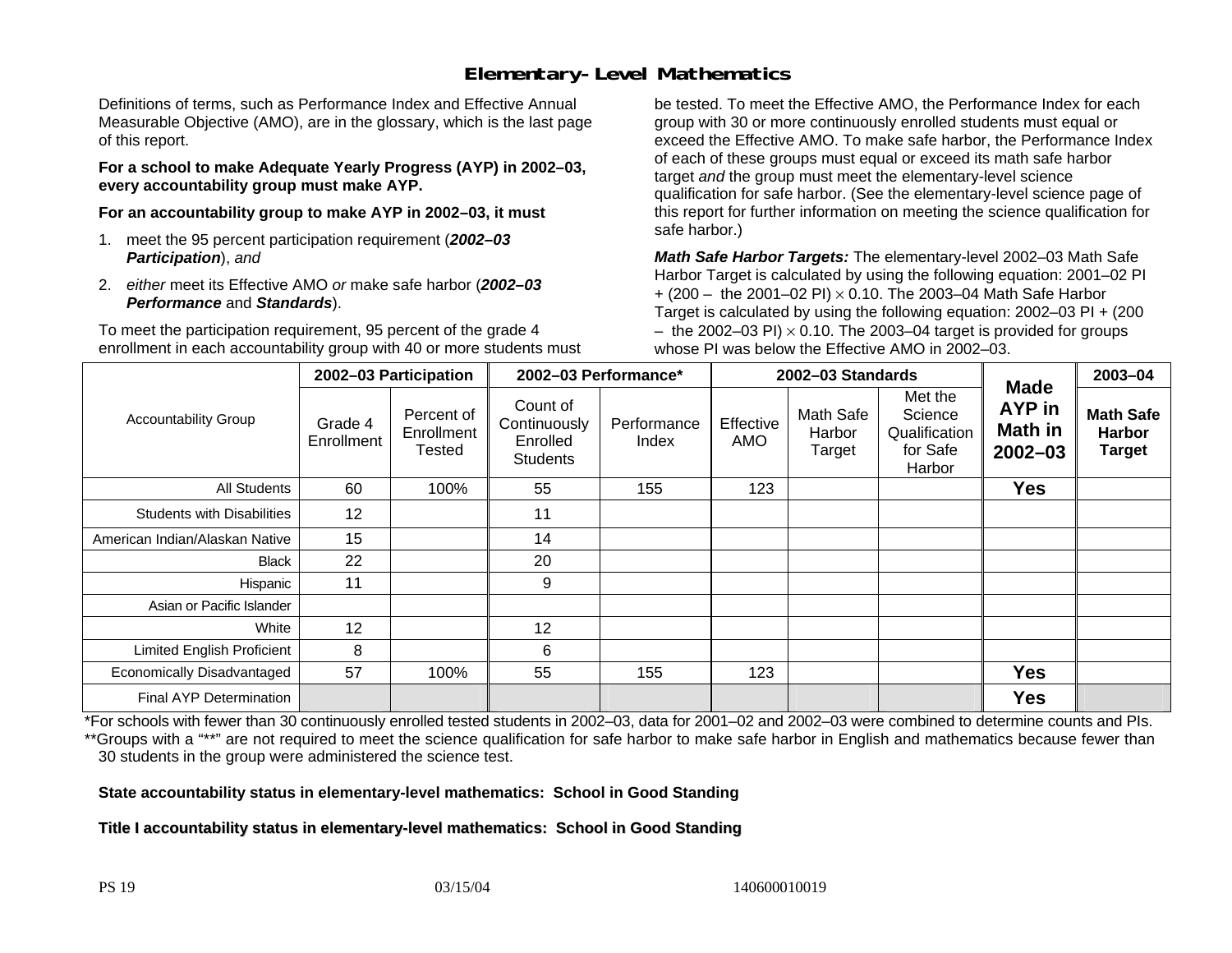### **Elementary-Level Science**

Definitions of terms, such as Progress Target and Adequate Yearly Progress (AYP), are in the glossary, which is the last page of this report.

*Made AYP in Science in 2002–03:* For a school to make AYP in science, the Percent At or Above SDL for the "All Students" group must equal or exceed the State Science Standard or the Science Progress Target.

**State Designated Level (SDL):** The score that students taking the elementary-level science test must equal or exceed on the written portion of the test to meet the State Science Standard.

*Qualification for Safe Harbor in Elementary-Level ELA and Math:* For an accountability group to be considered Qualified for Safe Harbor in Elementary-Level ELA and Math, the Percent At or Above SDL must equal or exceed the State Science Standard or the Science Progress Target in elementary-level science for that group. Groups with fewer than 30 students tested in elementary-level science are not subject to this qualification criterion.

*Science Progress Targets:* The elementary-level 2002–03 Science Progress Target is calculated by adding one point to the 2001–02 Percent At or Above SDL. The 2003–04 Science Progress Target is calculated by multiplying the 2002–03 Percent At or Above SDL by two and then adding one point. The 2003–04 target is provided for groups whose Percent At or Above SDL was below the State Science Standard in 2002–03.

|                                   |                                                         | 2002-03 Performance*       | 2002–03 Standards            |                               |                                             | $2002 - 03$                                                             | $2003 - 04$                   |
|-----------------------------------|---------------------------------------------------------|----------------------------|------------------------------|-------------------------------|---------------------------------------------|-------------------------------------------------------------------------|-------------------------------|
| <b>Accountability Group</b>       | Count of<br>Continuously<br>Enrolled<br><b>Students</b> | Percent At or<br>Above SDL | State<br>Science<br>Standard | Science<br>Progress<br>Target | <b>Made AYP</b><br>in Science<br>in 2002-03 | Qualified for<br>Safe Harbor in<br>Elementary-<br>Level ELA and<br>Math | Science<br>Progress<br>Target |
| All Students                      | 52                                                      | 54                         | 40                           |                               | <b>Yes</b>                                  | Yes                                                                     |                               |
| <b>Students with Disabilities</b> | 10                                                      |                            |                              |                               |                                             |                                                                         |                               |
| American Indian/Alaskan Native    | 12                                                      |                            |                              |                               |                                             |                                                                         |                               |
| <b>Black</b>                      | 20                                                      |                            |                              |                               |                                             |                                                                         |                               |
| Hispanic                          | 9                                                       |                            |                              |                               |                                             |                                                                         |                               |
| Asian or Pacific Islander         |                                                         |                            |                              |                               |                                             |                                                                         |                               |
| White                             | 11                                                      |                            |                              |                               |                                             |                                                                         |                               |
| Limited English Proficient        | 6                                                       |                            |                              |                               |                                             |                                                                         |                               |
| Economically Disadvantaged        | 52                                                      | 54                         | 40                           |                               |                                             | Yes                                                                     |                               |
| <b>Final AYP Determination</b>    |                                                         |                            |                              |                               | <b>Yes</b>                                  |                                                                         |                               |

\*For schools with fewer than 30 continuously enrolled students in 2002–03, data for 2001–02 and 2002–03 were combined to determine counts and percents at or above SDL.

#### **State accountability status in elementary-level science: School in Good Standing**

Title I accountability status in elementary-level science: School in Good Standing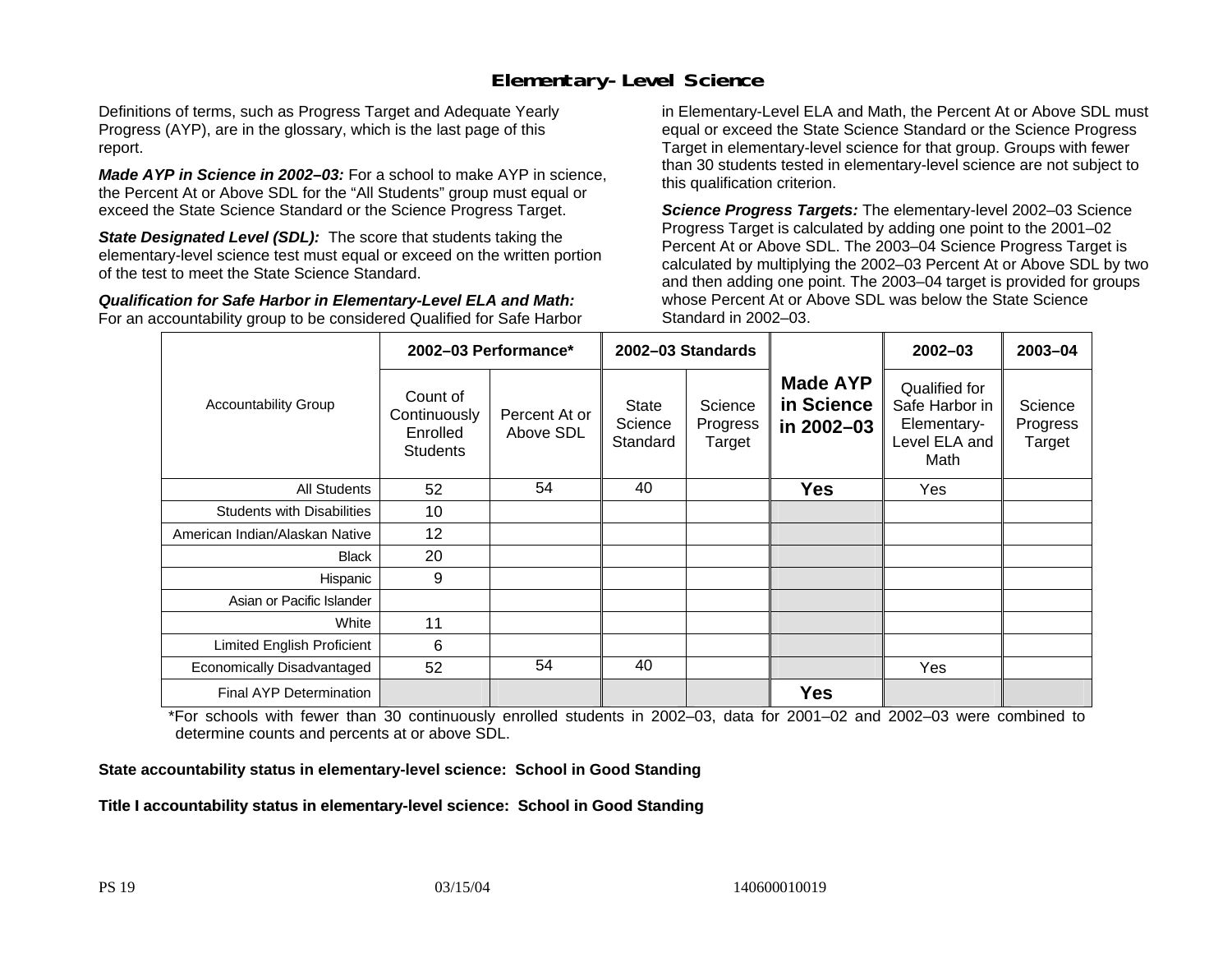### **Middle-Level English Language Arts**

Definitions of terms, such as Performance Index and Effective Annual Measurable Objective (AMO), are in the glossary, which is the last page of this report.

**For a school to make Adequate Yearly Progress (AYP) in 2002–03, every accountability group must make AYP.** 

**For an accountability group to make AYP in 2002–03, it must** 

- 1. meet the 95 percent participation requirement (*2002–03 Participation*), *and*
- 2. *either* meet its Effective AMO *or* make safe harbor (*2002–03 Performance* and *Standards*).

To meet the participation requirement, 95 percent of the grade 8 enrollment in each accountability group with 40 or more students must

be tested. To meet the Effective AMO, the Performance Index for each group with 30 or more continuously enrolled students must equal or exceed the Effective AMO. To make safe harbor, the Performance Index of each of these groups must equal or exceed its ELA safe harbor target *and* the group must meet the middle-level science qualification for safe harbor. (See the middle-level science page of this report for further information on meeting the science qualification for safe harbor.)

*ELA Safe Harbor Targets:* The middle-level *2002–03* ELA Safe Harbor Target is calculated by using the following equation: 2001–02 PI + (200  $-$  the 2001–02 PI)  $\times$  0.10. The 2003–04 ELA Safe Harbor Target is  $\,$ calculated by using the following equation:  $2002-03$  PI +  $(200 -$  the 2002–03 PI)  $\times$  0.10. The 2003–04 target is provided for groups whose PI was below the Effective AMO in 2002–03.

|                                   |                       | 2002-03 Participation              |                                                         | 2002-03 Performance*<br>2002-03 Standards |                  |                                     |                                                           | 2003-04                                                      |                                                   |
|-----------------------------------|-----------------------|------------------------------------|---------------------------------------------------------|-------------------------------------------|------------------|-------------------------------------|-----------------------------------------------------------|--------------------------------------------------------------|---------------------------------------------------|
| <b>Accountability Group</b>       | Grade 8<br>Enrollment | Percent of<br>Enrollment<br>Tested | Count of<br>Continuously<br>Enrolled<br><b>Students</b> | Performance<br>Index                      | Effective<br>AMO | <b>ELA Safe</b><br>Harbor<br>Target | Met the<br>Science<br>Qualification<br>for Safe<br>Harbor | <b>Made</b><br><b>AYP</b> in<br><b>ELA</b> in<br>$2002 - 03$ | <b>ELA Safe</b><br><b>Harbor</b><br><b>Target</b> |
| All Students                      | 58                    | 95%                                | 54                                                      | 78                                        | 94               | 92                                  | Yes                                                       | <b>No</b>                                                    | 90                                                |
| <b>Students with Disabilities</b> | 20                    |                                    | 19                                                      |                                           |                  |                                     |                                                           |                                                              |                                                   |
| American Indian/Alaskan Native    | 20                    |                                    | 19                                                      |                                           |                  |                                     |                                                           |                                                              |                                                   |
| <b>Black</b>                      | 18                    |                                    | 17                                                      |                                           |                  |                                     |                                                           |                                                              |                                                   |
| Hispanic                          | 9                     |                                    | 9                                                       |                                           |                  |                                     |                                                           |                                                              |                                                   |
| Asian or Pacific Islander         |                       |                                    |                                                         |                                           |                  |                                     |                                                           |                                                              |                                                   |
| White                             | 11                    |                                    | 9                                                       |                                           |                  |                                     |                                                           |                                                              |                                                   |
| <b>Limited English Proficient</b> | 5                     |                                    | 4                                                       |                                           |                  |                                     |                                                           |                                                              |                                                   |
| Economically Disadvantaged        | 49                    | 96%                                | 47                                                      | 74                                        | 93               | 20                                  | Yes                                                       | <b>Yes</b>                                                   | 87                                                |
| <b>Final AYP Determination</b>    |                       |                                    |                                                         |                                           |                  |                                     |                                                           | <b>No</b>                                                    |                                                   |

\*For schools with fewer than 30 continuously enrolled tested students in 2002–03, data for 2001–02 and 2002–03 were combined to determine counts and PIs.

\*\*Groups with a "\*\*" are not required to meet the science qualification for safe harbor to make safe harbor in English and mathematics because fewer than 30 students in the group were administered the science test.

**State accountability status in middle-level English language arts: School Requiring Academic Progress Year 1** 

Title I accountability status in middle-level English language arts: School In Need of Improvement Year 1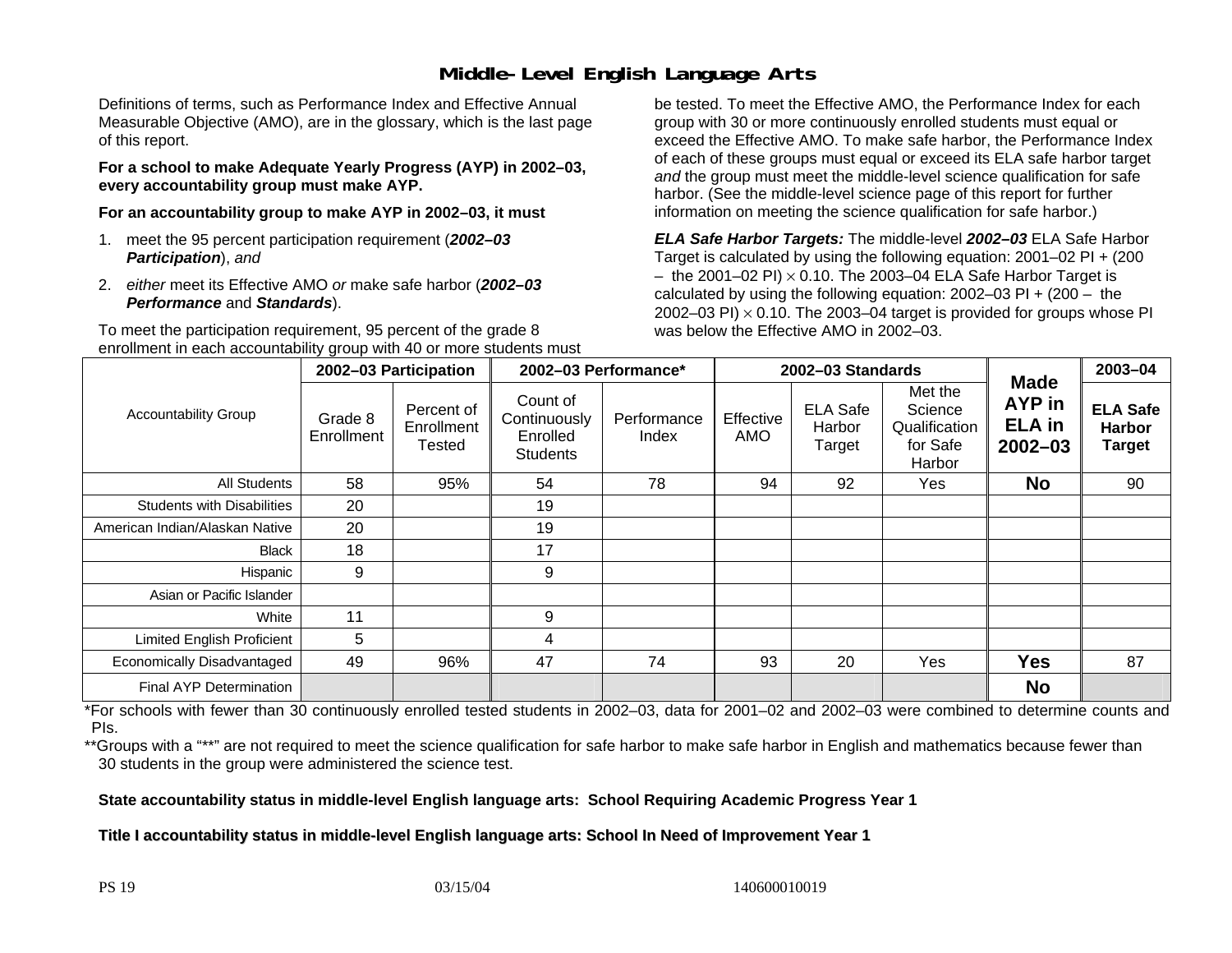### **Middle-Level Mathematics**

Definitions of terms, such as Performance Index and Effective Annual Measurable Objective (AMO), are in the glossary, which is the last page of this report.

**For a school to make Adequate Yearly Progress (AYP) in 2002–03, every accountability group must make AYP.** 

**For an accountability group to make AYP in 2002–03, it must** 

- 1. meet the 95 percent participation requirement (*2002–03 Participation*), *and*
- 2. *either* meet its Effective AMO *or* make safe harbor (*2002–03 Performance* and *Standards*).

To meet the participation requirement, 95 percent of the grade 8 enrollment in each accountability group with 40 or more students must be tested. To meet the Effective AMO, the Performance Index for each group with 30 or more continuously enrolled students must equal or exceed the Effective AMO. To make safe harbor, the Performance Index of each of these groups must equal or exceed its math safe harbor target *and* the group must meet the middle-level science qualification for safe harbor. (See the middle-level science page of this report for further information on meeting the science qualification for safe harbor.)

*Math Safe Harbor Targets:* The middle-level 2002–03 Math Safe Harbor Target is calculated by using the following equation: 2001–02 PI + (200 – the 2001–02 PI) × 0.10. The 2003–04 Math Safe Harbor Target is calculated by using the following equation: 2002–03 PI + (200  $-$  the 2002–03 PI)  $\times$  0.10. The 2003–04 target is provided for groups whose PI was below the Effective AMO in 2002–03.

|                                   | 2002-03 Participation |                                    | 2002-03 Performance*                                    |                      | 2002-03 Standards |                                      |                                                           |                                                               | 2003-04                                            |
|-----------------------------------|-----------------------|------------------------------------|---------------------------------------------------------|----------------------|-------------------|--------------------------------------|-----------------------------------------------------------|---------------------------------------------------------------|----------------------------------------------------|
| <b>Accountability Group</b>       | Grade 8<br>Enrollment | Percent of<br>Enrollment<br>Tested | Count of<br>Continuously<br>Enrolled<br><b>Students</b> | Performance<br>Index | Effective<br>AMO  | <b>Math Safe</b><br>Harbor<br>Target | Met the<br>Science<br>Qualification<br>for Safe<br>Harbor | <b>Made</b><br><b>AYP</b> in<br><b>Math in</b><br>$2002 - 03$ | <b>Math Safe</b><br><b>Harbor</b><br><b>Target</b> |
| <b>All Students</b>               | 57                    | 95%                                | 48                                                      | 100                  | 67                |                                      |                                                           | <b>Yes</b>                                                    |                                                    |
| <b>Students with Disabilities</b> | 20                    |                                    | 18                                                      |                      |                   |                                      |                                                           |                                                               |                                                    |
| American Indian/Alaskan Native    | 17                    |                                    | 15                                                      |                      |                   |                                      |                                                           |                                                               |                                                    |
| <b>Black</b>                      | 22                    |                                    | 16                                                      |                      |                   |                                      |                                                           |                                                               |                                                    |
| Hispanic                          | $\overline{7}$        |                                    | 7                                                       |                      |                   |                                      |                                                           |                                                               |                                                    |
| Asian or Pacific Islander         |                       |                                    |                                                         |                      |                   |                                      |                                                           |                                                               |                                                    |
| White                             | 11                    |                                    | 10                                                      |                      |                   |                                      |                                                           |                                                               |                                                    |
| Limited English Proficient        | 5                     |                                    | 5                                                       |                      |                   |                                      |                                                           |                                                               |                                                    |
| Economically Disadvantaged        | 46                    | 93%                                | 41                                                      | 100                  | 66                |                                      |                                                           | <b>No</b>                                                     |                                                    |
| <b>Final AYP Determination</b>    |                       |                                    |                                                         |                      |                   |                                      |                                                           | <b>No</b>                                                     |                                                    |

\*For schools with fewer than 30 continuously enrolled tested students in 2002–03, data for 2001–02 and 2002–03 were combined to determine counts and PIs.

\*\*Groups with a "\*\*" are not required to meet the science qualification for safe harbor to make safe harbor in English and mathematics because fewer than 30 students in the group were administered the science test.

**State accountability status in middle-level mathematics: School Requiring Academic Progress Year 2** 

Title I accountability status in middle-level mathematics: School In Need of Improvement Year 2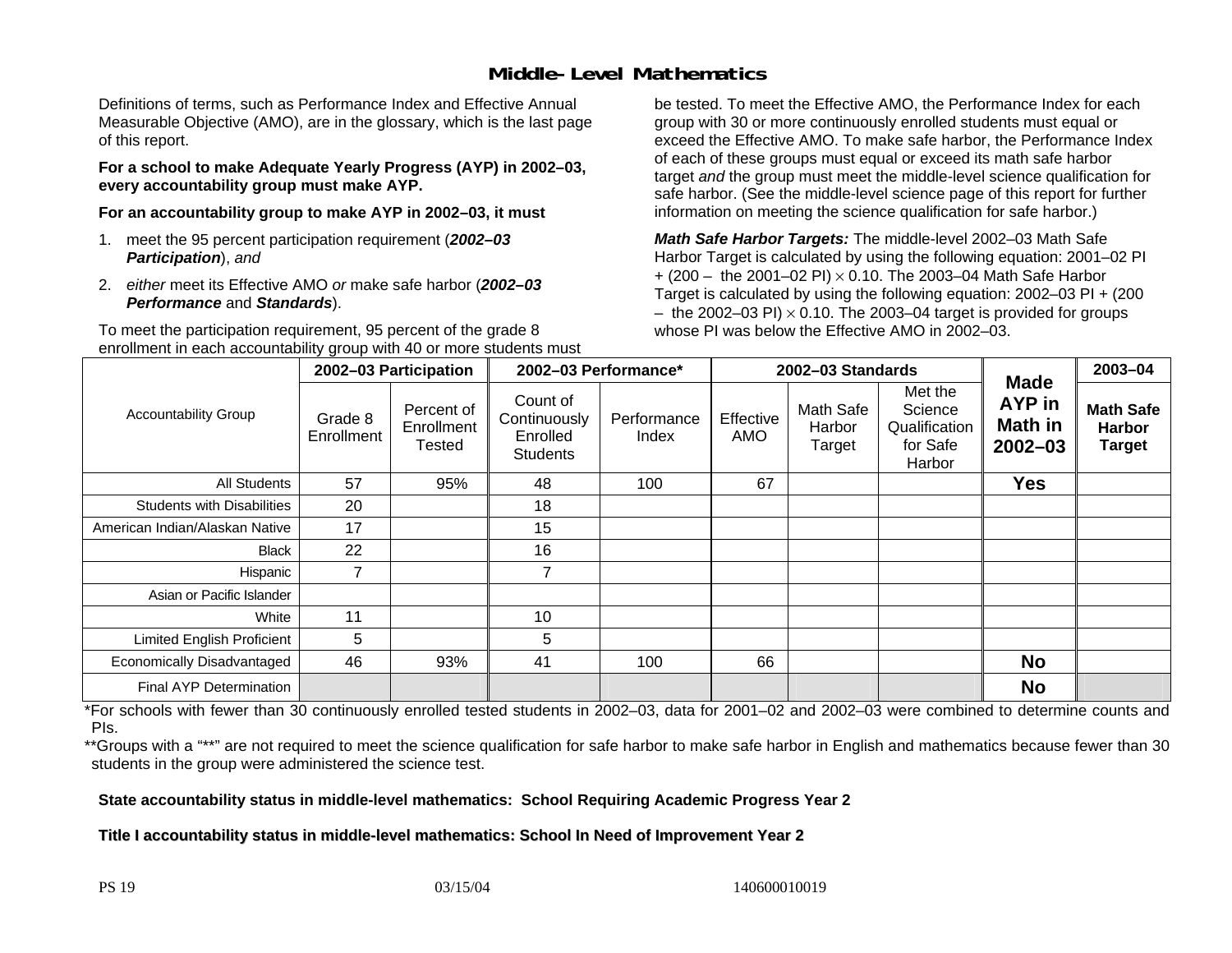### **Middle-Level Science**

Definitions of terms, such as Progress Target and Adequate Yearly Progress (AYP), are in the glossary, which is the last page of this report.

*Made AYP in Science in 2002–03:* For a school to make AYP in science, the Performance Index (PI) for the "All Students" group must equal or exceed the State Science Standard or the Science Progress Target.

*Qualification for Safe Harbor in Middle-Level ELA and Math:* For an accountability group to be considered Qualified for Safe Harbor in

Middle-Level ELA and Math, the PI must equal or exceed the State Science Standard or the Science Progress Target in middle-level science for that group. Groups with fewer than 30 students tested in middle-level science are not subject to this qualification criterion.

*Science Progress Targets:* The middle-level 2002–03 Science Progress Target is calculated by adding one point to the 2001–02 PI. The 2003–04 Science Progress Target is calculated by adding one point to the 2002–03 PI. The 2003–04 target is provided for groups whose PI was below the State Science Standard in 2002–03.

|                                   |                                                         | 2002-03 Performance* |                                     | 2002-03 Standards             |                                             | $2002 - 03$                                                            | $2003 - 04$                   |
|-----------------------------------|---------------------------------------------------------|----------------------|-------------------------------------|-------------------------------|---------------------------------------------|------------------------------------------------------------------------|-------------------------------|
| <b>Accountability Group</b>       | Count of<br>Continuously<br>Enrolled<br><b>Students</b> | Performance<br>Index | <b>State</b><br>Science<br>Standard | Science<br>Progress<br>Target | <b>Made AYP</b><br>in Science<br>in 2002-03 | Qualified<br>for Safe<br>Harbor in<br>Middle-<br>Level ELA<br>and Math | Science<br>Progress<br>Target |
| <b>All Students</b>               | 48                                                      | 167                  | 100                                 |                               | <b>Yes</b>                                  | Yes                                                                    |                               |
| <b>Students with Disabilities</b> | 18                                                      |                      |                                     |                               |                                             |                                                                        |                               |
| American Indian/Alaskan Native    | 17                                                      |                      |                                     |                               |                                             |                                                                        |                               |
| <b>Black</b>                      | 16                                                      |                      |                                     |                               |                                             |                                                                        |                               |
| Hispanic                          | 7                                                       |                      |                                     |                               |                                             |                                                                        |                               |
| Asian or Pacific Islander         |                                                         |                      |                                     |                               |                                             |                                                                        |                               |
| White                             | 8                                                       |                      |                                     |                               |                                             |                                                                        |                               |
| Limited English Proficient        | 5                                                       |                      |                                     |                               |                                             |                                                                        |                               |
| Economically Disadvantaged        | 42                                                      | 169                  | 100                                 |                               |                                             | Yes                                                                    |                               |
| <b>Final AYP Determination</b>    |                                                         |                      |                                     |                               | <b>Yes</b>                                  |                                                                        |                               |

\*For schools with fewer than 30 continuously enrolled students in 2002–03, data for 2001–02 and 2002–03 were combined to determine counts and PIs.

**State accountability status in middle-level science: School in Good Standing** 

Title I accountability status in middle-level science: School in Good Standing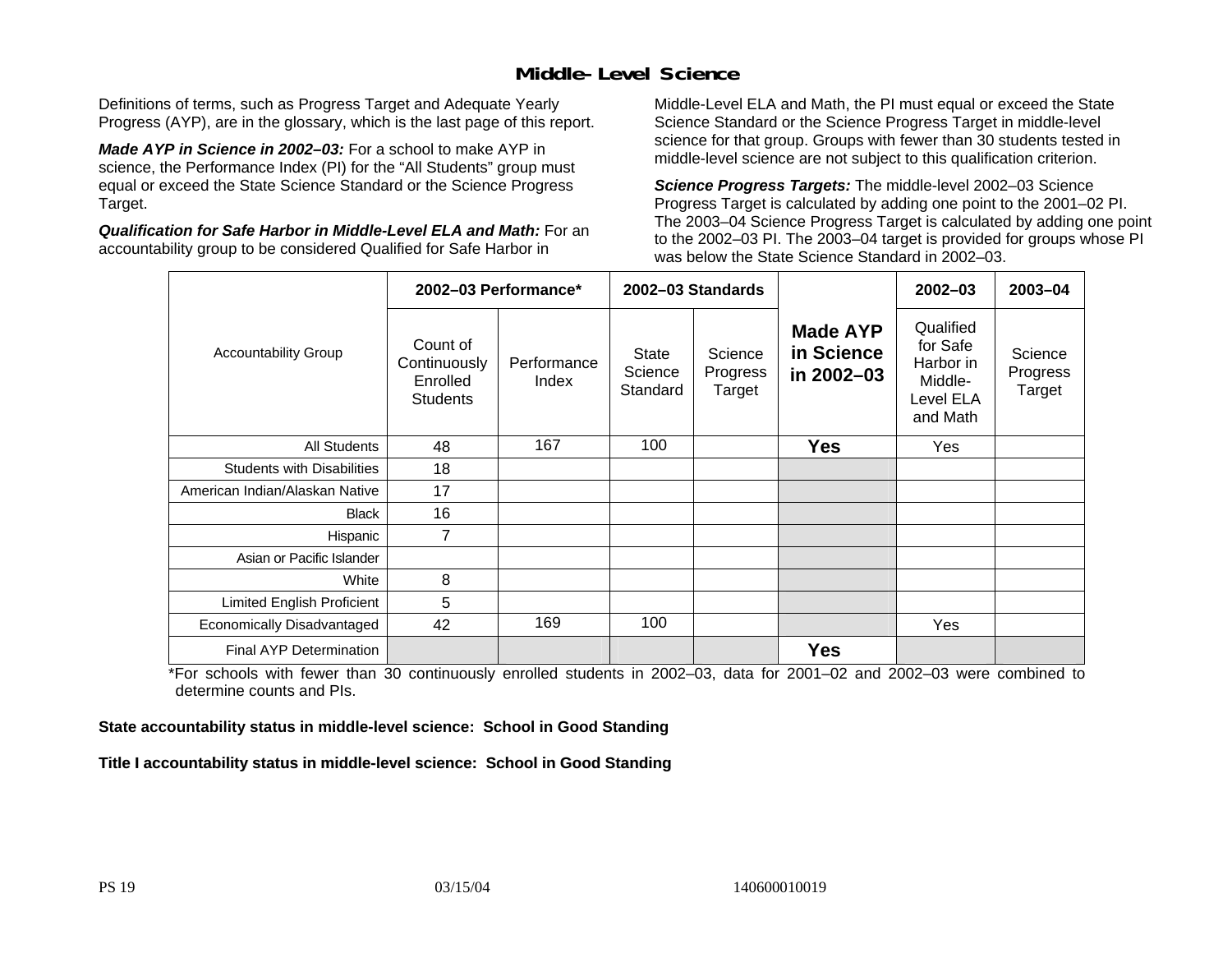#### **Glossary**

**Accountability Cohort: Accountability Cohort:** The 1999 school accountability cohort consists of all students who first entered grade 9 in the fall of 1999, and all ungraded students with disabilities who reached their seventeenth birthday in the 1999–2000 school year, who were enrolled on October 3, 2001. Certain students with severe disabilities, new immigrants, and students who transfer to programs leading to a high school diploma or high school equivalency diploma were not included in the 1999 school accountability cohort. The 1999 district accountability cohort consists of all students in each school accountability cohort plus students who transferred within the district after BEDS day *plus* students who were placed outside the district by the CSE or district administrators and who met the other requirements for cohort membership. Cohort is defined in Section 100.2 (p) (8) of the Commissioner's Regulations.

**Adequate Yearly Progress (AYP):** Adequate Yearly Progress (AYP) indicates satisfactory progress by a district/school toward the goal of proficiency for all students.

**Annual Measurable Objective (AMO):** The Annual Measurable Objective (AMO) signifies that an accountability group is making satisfactory progress toward the goal that 100 percent of students will be proficient in the State's learning standards for English language arts and mathematics by 2013–14. The AMO will be increased in regular increments beginning in 2004–05 until it reaches 200 in 2013–14. (See Effective AMO for further information.)

**Continuously Enrolled Students:** Students enrolled in the school on BEDS day (usually the first Wednesday in October) of the school year and until the day of testing.

**Effective Annual Measurable Objective (Effective AMO):** The Effective Annual Measurable Objective (Effective AMO) is the PI value that each accountability group within a school or district is expected to achieve to make AYP. The Effective AMO is the lowest PI that an accountability group of a given size can achieve in a subject for the group's PI not to be considered significantly different from the AMO for that subject. If an accountability group's PI equals or exceeds the Effective AMO, it is considered to have made AYP. A more complete definition of Effective AMO and a table showing the PI values that each group size must equal or exceed to make AYP are available at www.emsc.nysed.gov/irts.

**Graduation-Rate Cohort:** Graduation-rate cohort for each year includes all students in the accountability cohort in the previous year plus all students excluded from that accountability cohort solely because they transferred to a general education development (GED) program.

**Graduation-Rate Standard:** The criterion value that represents a minimally satisfactory percentage of cohort members earning a local diploma. The State Graduation-Rate Standard is 55 percent. The Commissioner may raise the Graduation-Rate Standard at his discretion in future years.

**Performance Index (PI):** A Performance Index is a value from 0 to 200 that is assigned to an accountability group, indicating how that group performed on a required State test (or approved alternative) in English language arts, mathematics, or science. Student scores on the tests are converted to four achievement levels, from Level 1 (indicating no proficiency) to Level 4 (indicating advanced proficiency). *At the elementary and middle levels, the PI is calculated using the following equation: (Count of Continuously Enrolled Tested Students Performing at Levels 2, 3, and 4 + the Count at Levels 3 and 4) + Count of All Continuously Enrolled Tested Students. At the secondary level, the PI is calculated using the following equation: (Count of Cohort Members Performing at Levels 2, 3, and 4 + the Count at Levels 3 and 4) + Count of All Cohort Members.* A list of tests used to measure student performance for accountability is available at www.emsc.nysed.gov/irts.

**Progress Target:** For accountability groups below the State Standard in science or graduation rate, the Progress Target is an alternative method for making AYP or qualifying for safe harbor in English language arts and mathematics based on improvement over the previous year's performance.

**Safe Harbor:** Safe Harbor provides an alternative means to demonstrate AYP for accountability groups that do not achieve their Effective AMOs in English or mathematics.

**Science Standard:** The criterion value that represents a minimally satisfactory performance in science. In 2002–03, the elementary-level Science Standard was 40 percent of tested students scoring at or above the State Designated Level. In 2003–04 and future years, with the introduction of the new science test, the elementary-level science standard is a PI of 100. In 2002–03 and future years, the middle-level Science Standard is a PI of 100. The Commissioner may raise the State Science Standard at his discretion in future years.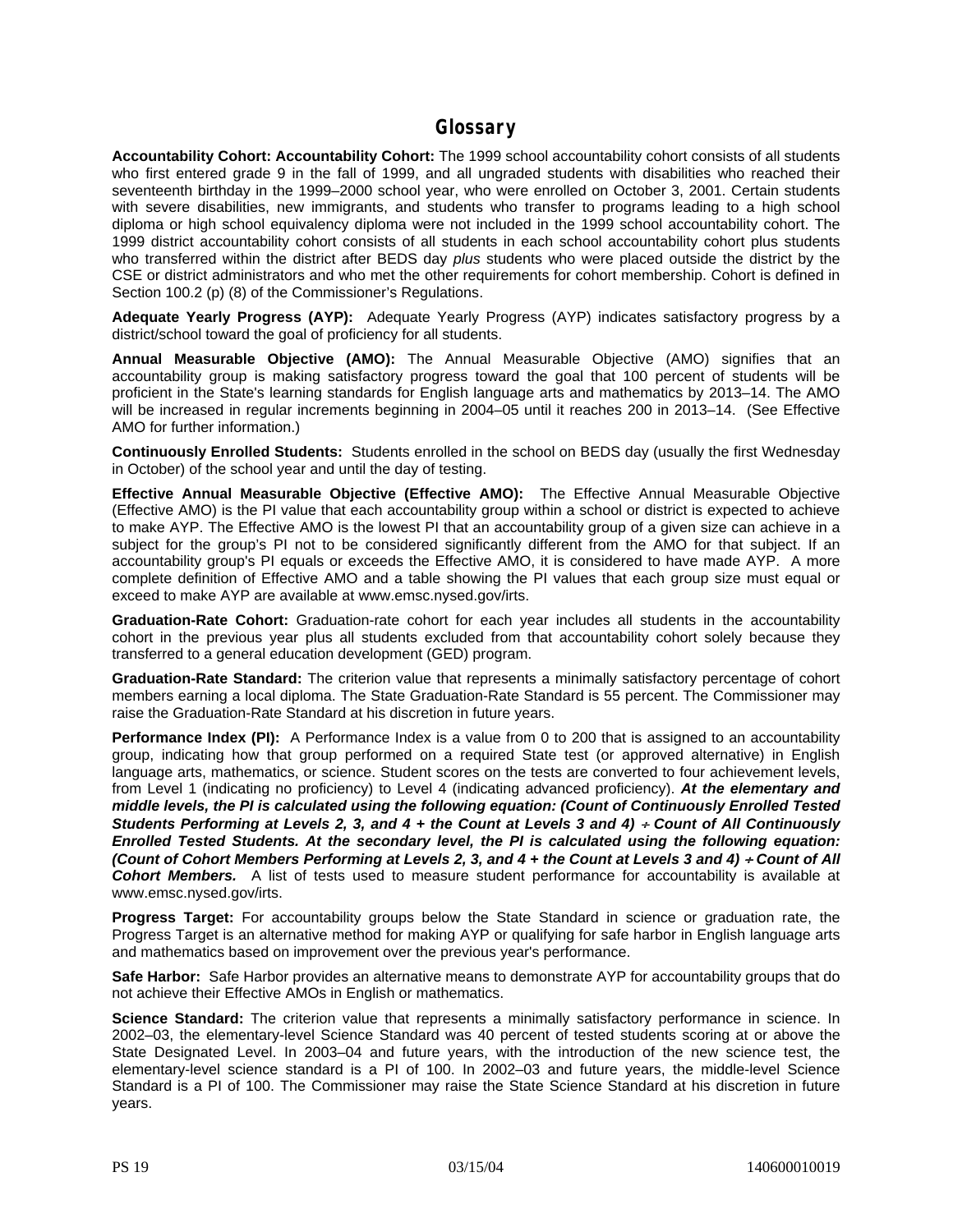#### **School Under Registration Review (SURR)**

This school is presently identified as a School Under Registration Review (SURR). Commissioner's Regulations require the Commissioner to annually place under Registration Review those schools that are determined to be farthest from State standards and most in need of improvement. The Commissioner establishes a timeline by which each SURR must meet performance targets in its area(s) of identification. A school that meets these targets may be removed from registration review, except that in the school's first year of identification the school must not only achieve its performance targets, but also meet all State standards in its area(s) of identification to be removed from registration review. The Commissioner may recommend that the Board of Regents revoke the registration of a school that does not perform satisfactorily. Revocation of registration will prevent the school from further operation as a public school. When circumstances warrant, the Commissioner may extend the time frame for a school to make the required progress.

When a school is identified for registration review, a team of experts visits the school and prepares a report. Each district develops a Corrective Action Plan and each school develops a Comprehensive Education Plan to address the recommendations contained in the report. Both the State Education Department and the local school district provide additional support and resources to assist the school to improve.

A school identified for SURR may also be identified as a School In Need of Improvement for failure to make Adequate Yearly Progress as required by the No Child Left Behind Act. In this case the SURR may also be required to offer school choice and/or supplemental educational services. The following charts display the school's performance on State English language arts and mathematics accountability criteria for the period from 2002-2003 to the end of the target timeline, including the year for which the school was identified, the subsequent history of measured performance, and the minimum and target levels established for the school.

| Elementary-Level ELA Measured by the Grade 4 ELA Performance Index (PI)                                 |           |           |                          |           |           |  |  |
|---------------------------------------------------------------------------------------------------------|-----------|-----------|--------------------------|-----------|-----------|--|--|
| School Year                                                                                             | 2002-2003 | 2003-2004 | 2004-2005                | 2005-2006 | 2006-2007 |  |  |
| Target PI                                                                                               | NA        | ΝA        | ΝA                       | ΝA        | ΝA        |  |  |
| Measured PI                                                                                             | 116       | ٠         | $\overline{\phantom{a}}$ |           |           |  |  |
| Minimum PI                                                                                              | NA        | ΝA        | ΝA                       | ΝA        | ΝA        |  |  |
| This school was identified for SURR during the 2003-2004 school year. This school was not identified on |           |           |                          |           |           |  |  |
| this accountability criterion.                                                                          |           |           |                          |           |           |  |  |

#### **English Language Arts Performance**

| Middle-Level ELA Measured by the Grade 8 ELA Performance Index (PI) |           |                          |           |           |           |  |  |  |
|---------------------------------------------------------------------|-----------|--------------------------|-----------|-----------|-----------|--|--|--|
| School Year                                                         | 2002-2003 | 2003-2004*               | 2004-2005 | 2005-2006 | 2006-2007 |  |  |  |
| Target PI                                                           | ΝA        | 114                      | 114       | 114       | 114       |  |  |  |
| Measured PI                                                         | 78        | $\overline{\phantom{a}}$ | ۰         |           |           |  |  |  |
| Minimum PI                                                          | NΑ        | 96                       | 96        | 96        | 96        |  |  |  |

This school was identified for SURR during the 2003-2004 school year. This school was given SURR performance targets on this criterion based upon its 2002-2003 school year performance. Target performance must be met by 2006-2007.

\* To be considered for removal for registration in the year of a school's SURR identification, the school must achieve the State standard of 150 on the criteria for which it was identified.